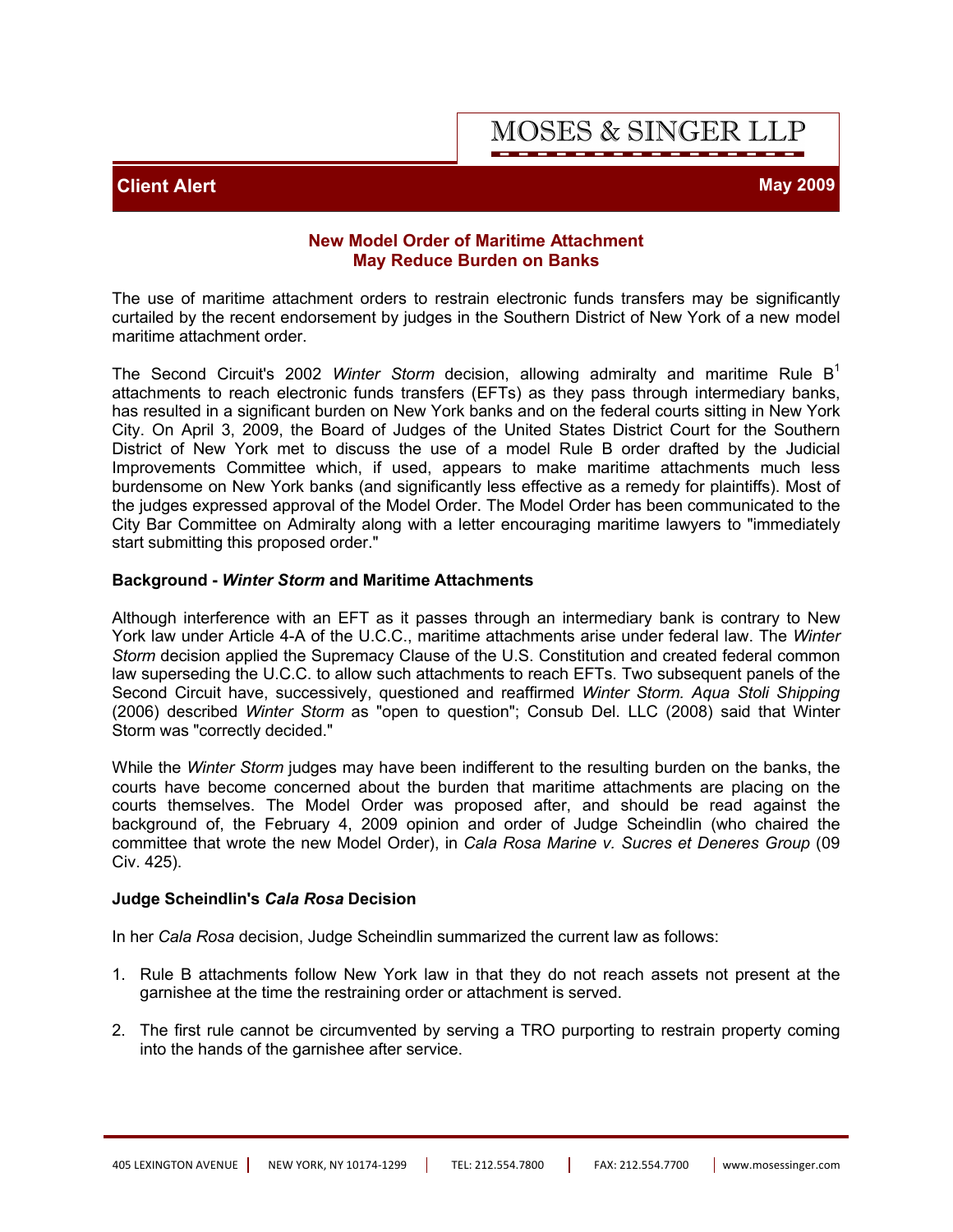3. If, however, the garnishee voluntarily treats the attachment as having continuous effect and restrains transfers accordingly, "the overwhelming authority provides that no vacatur will follow"; that is, the transfers will be treated as subject to the attachment.

After summarizing the law and acknowledging that, absent continuous service of the attachments, it would be virtually impossible to attach EFTs, Judge Scheindlin held, in substance, that that was the law and that she was not going to condone the burden placed on banks by continuous service to catch EFTs. She granted the attachment requested in the *Cala Rosa* case, denied a request for continuous service, and required service to be made by the U.S. Marshal rather than by private process servers retained by the plaintiff, *de facto* eliminating continuous service. Judge Scheindlin's decision was influenced by the fact that the dispute before her had no U.S. connection; the litigation would be an arbitration in London (which does not permit pre-judgment attachment); and the case had been pending for a time and would continue to pend, creating the prospect of continuous reservice over many months.

The principles Judge Scheindlin announced in *Cala Rosa* appear to be embodied in the new Model Order. The Model Order was approved by most of the judges at the meeting, and has been disseminated to the bar with the "hope, if not expectation, that maritime lawyers will immediately start submitting this proposed order."

### **The New Model Order - Summary of Key Provisions**

The following elements of the new Model Order may make maritime attachments less attractive to plaintiffs (page citations in the Model Order):

- The Court has the option to limit "initial service" of the Order to service by the U.S. Marshal. Thus far, the Model Order follows *Cala Rosa*, and would likely eliminate continuous service of the Order. However, the Model Order goes on to say that "supplemental service" if "required," shall be made "personally," and does not offer the option of restricting "supplemental," as opposed to "initial," service to the U.S. Marshal. What is meant by "supplemental service" and whether it is the same as continuous service is not addressed in the Model Order.<sup>2</sup> (p. 3)
- The garnishee now has the right to charge a reasonable processing fee. There is no indication of what would be reasonable. Presumably, the fee would have to have some relation to actual cost, which might include a fair allocation of overhead. (p. 3)
- The garnishee has the option to refuse to deem service effective as to EFTs passing through after service. (p. 3)
- · The Order expires 60 or 90 days from issuance if no property has been restrained, subject to one 60-day extension for "good cause" and subsequent extensions for "extraordinary circumstances." This seems to contemplate subsequent services of the Order, in light of Judge Scheindlin's reaffirmation in *Cala Rosa* of the rule that the Order does not take effect at all if no property is restrained by the initial service. Nevertheless, it confines the period for such successive services, if any. (pp. 4-5)
- The Order expires 45 days from issuance unless plaintiff has commenced "adversarial proceedings," including arbitration, against defendant. (p. 5)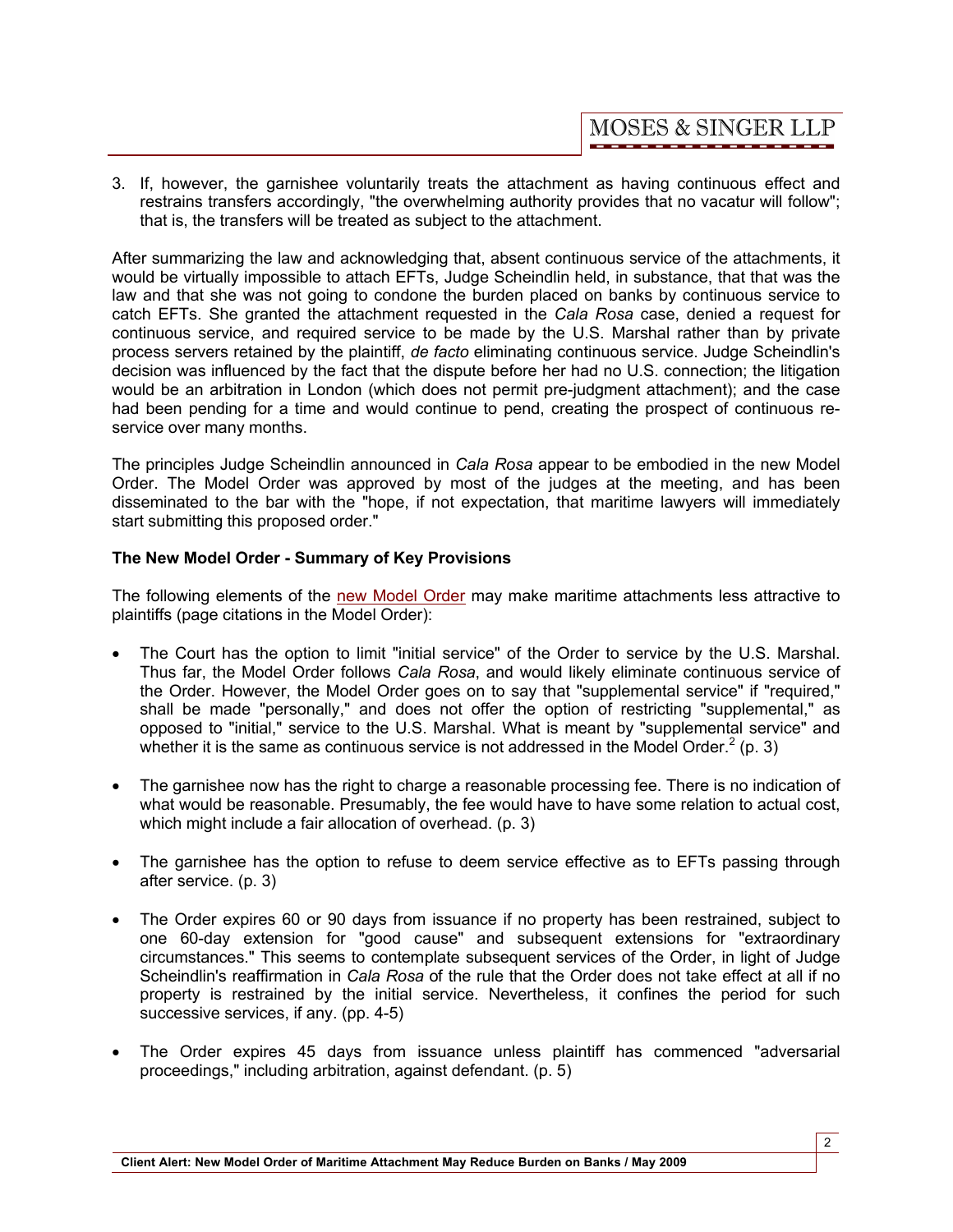### **Detailed Discussion of Model Order Features**

- 1. Required Finding. The Model Order requires a finding that the defendant regularly sends funds to others that are routed through New York banks. The plaintiff will have to provide some evidence to support this finding.
- 2. Voluntary Continuous Effect. While the Model Order departs from New York's U.C.C. Article 4-A in permitting service on intermediary banks processing electronic funds transfers, it otherwise follows New York attachment law in that it reaches only property "belonging to or being held for Defendant by any garnishee... *at the time of service*." The italicized words raise the question of whether the model order should be given continuing effect, as would a New York state court attachment order, in a situation where property is successfully attached at the time of service. This is an issue the courts will have to resolve, but which may leave banks in doubt as to whether to recognize continuing service if the attachment is successful when served.

This severe limitation of the attachment, however, is not mandatory; a later paragraph permits a garnishee to "consent to deem service to be effective and continuous for any period of time not to exceed 60 days from the date of this order." Consent to continuous service may be manifested by the garnishee's "rules, policies or other instructions regarding service." It will be important for banks to set internal policies on whether they will voluntarily permit continuous service and for how long (not to exceed 60 days from the date of order), including whether they will recognize continuous service where property has been successfully attached. To take full advantage of a limited attachment order, banks should not consent unnecessarily to continuous service. However, the second paragraph of the Model Order appears to sanction a bank decision to consent to continuous service.

- 3. EFTs Affected. The court has the option to have the Model Order cover EFTs either "originated by" the defendant (the situation in the Second Circuit's *Winter Storm* decision) or "originated by, payable to, or otherwise for the benefit of" the defendant. Garnishee banks will be compelled to pay attention to whether they are filtering only for transfers originated by the defendant or also for transfers originated for the benefit of the defendant. Ultimately, the courts will have to address whether a transfer attached at an intermediate bank is property of the beneficiary or of the originator (where federal law applies - under the New York U.C.C. it is not the property of either).<sup>3</sup>
- 4. Filtering EFTs. Since the garnishee bank cannot possibly check for EFTs at the moment of service of the Model Order, and EFTs usually pass through an intermediary bank instantaneously, it is impossible for an attachment to capture an EFT unless it is given "continuous effect" by the garnishee, by putting up an EFT filter. Thus, banks that do not desire to give any voluntary continuous effect to the order will not put up a filter. On the other hand, if a bank does decide voluntarily to put up a filter, it will have to decide how long to keep the filter up. If the bank's options are unclear under the particular Order entered, the bank may restrain transfers initially, to be safe, and seek guidance from the Court.
- 5. Garnishee Answer. The garnishee must advise the plaintiff as soon as practicable after it determines that it has any property subject to the attachment order. It must state the amount of funds, the exact name of the originator and beneficiary as reflected in the wire transfer information, and any information available about the purpose of the transfer. This requirement can be satisfied by furnishing plaintiff the payment order of the EFT.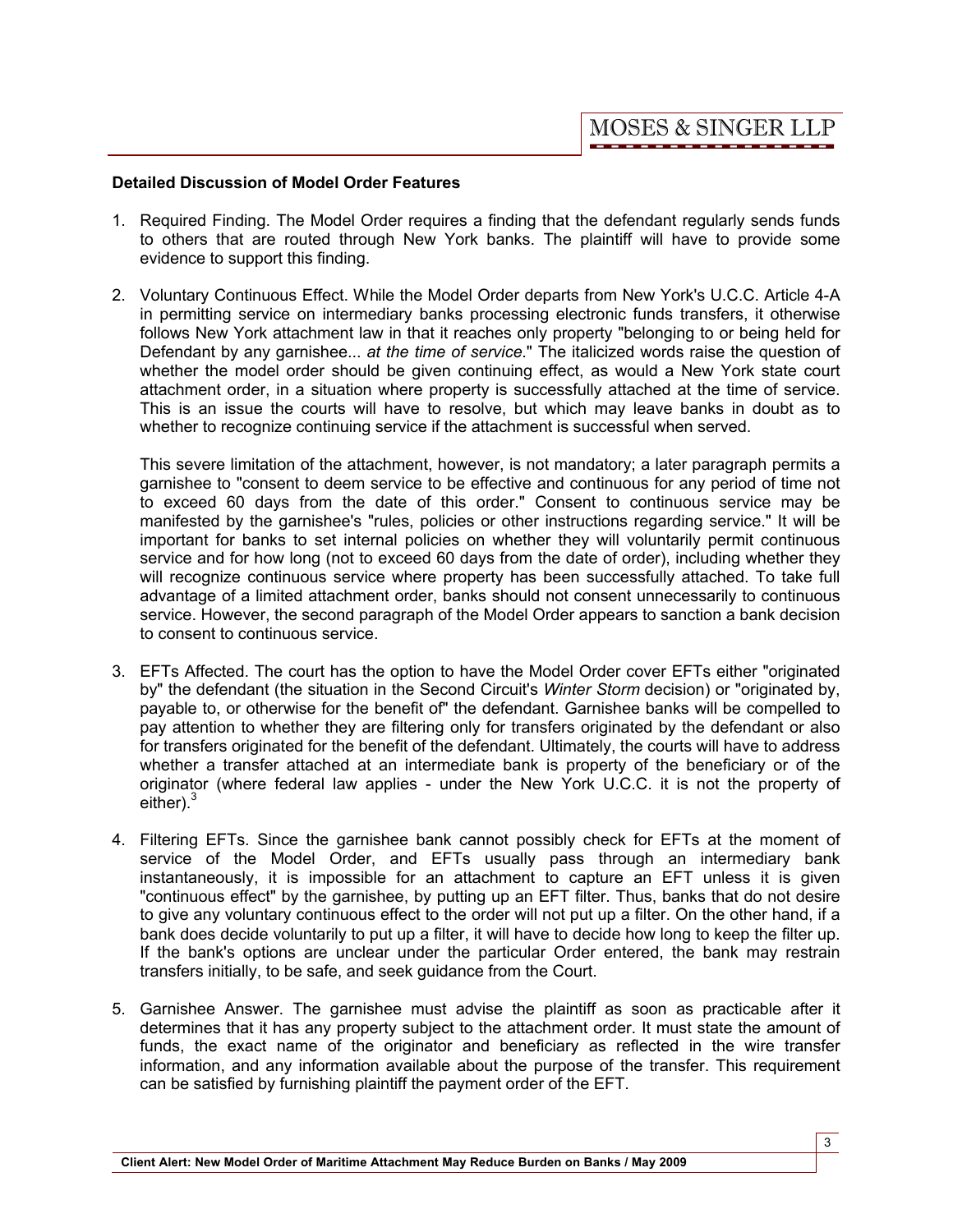6. Escrow of EFTs. The order contemplates that plaintiff, defendant and the garnishee will negotiate placing attached funds into escrow, obtaining substitute security, or having the funds deposited into the court registry. The plaintiff must notify the court within 30 days of the attachment whether any of this has been arranged. If so arranged, then the case is to be dismissed without prejudice. Upon dismissal, the attachment order should no longer be effective (although the garnishee is not required to receive notice of the dismissal; it will have to monitor the docket if desired).

On the theory that the attachment order lapses upon dismissal of the action, any garnishee with property that has been attached will want to turn over the funds as soon as practicable to expedite its dismissal. This is because, under New York law, if a levy does attach, the levy continues to have effect as to subsequently received property and the garnishee will have to continue to restrain transfers until the order lapses.

7. Personal Service; Service by U.S. Marshal. As noted above, the Model Order gives the court the option of limiting "initial" service to the U.S. Marshal or permitting service by plaintiff's agents. In either case, initial service must be personal and cannot be done by fax (later service may be by fax or email if the garnishee consents). If the order served on the bank permits service by plaintiff, then there is a higher risk that the bank will be repeatedly served on a daily (or more frequent basis). This raises the question of whether a bank may tailor its policy concerning voluntarily continuous service depending on who is authorized by the Order to serve. The Model Order gives no guidance as to whether such tailoring is permissible.

If you have questions about this newsletter, please contact **Alan Kolod** at 212.554.7866 or akolod@mosessinger.com or **David Rabinowitz** at 212.554.7815 or drabinowitz@mosessinger.com.

# **MOSES & SINGER LLP**

Moses & Singer LLP has served its clients skillfully and decisively since 1919. We provide costeffective and result-focused legal services in the following primary areas:

o Advertising

 $1$  Of the Supplemental Rules for Admiralty or Maritime Claims and Asset Forfeiture Actions.

<sup>&</sup>lt;sup>2</sup> The phrase "supplemental process" appears in Admiralty Rule C(3), referring to process in addition to an arrest warrant for a vessel, but that does not appear to shed any light on this issue.<br>3 In the magnet decision in Expeditional Paulus (the United Off

In the recent decision in *Export-Import Bank of the United States v. Asia Pulp & Paper Co., Ltd*., S.D.N.Y., 03 Civ. 08554 (April 17, 2009, Judge Pogue of the U.S. Court of International Trade sitting by designation), Judge Pogue used the contention of plaintiff that both the originator and beneficiary had property in EFTs to hold that that contention made EFTs joint property within the meaning of the Federal Debt Collection Procedures Act (which applies to collection of debts owed the government), which in turn meant that state law applied to the garnishment under a clause in that statute. Judge Pogue then held that state law under U.C.C. Article 4-A barred attachment of EFTs at intermediary banks. Judge Pogue did not, however, reconcile his premise that the EFT was joint property of the beneficiary and originator with his conclusion to apply state law, which provides that EFTs at intermediary banks are not property of either the beneficiary or the originator. Official Comment 4 to U.C.C. §4-A-502.